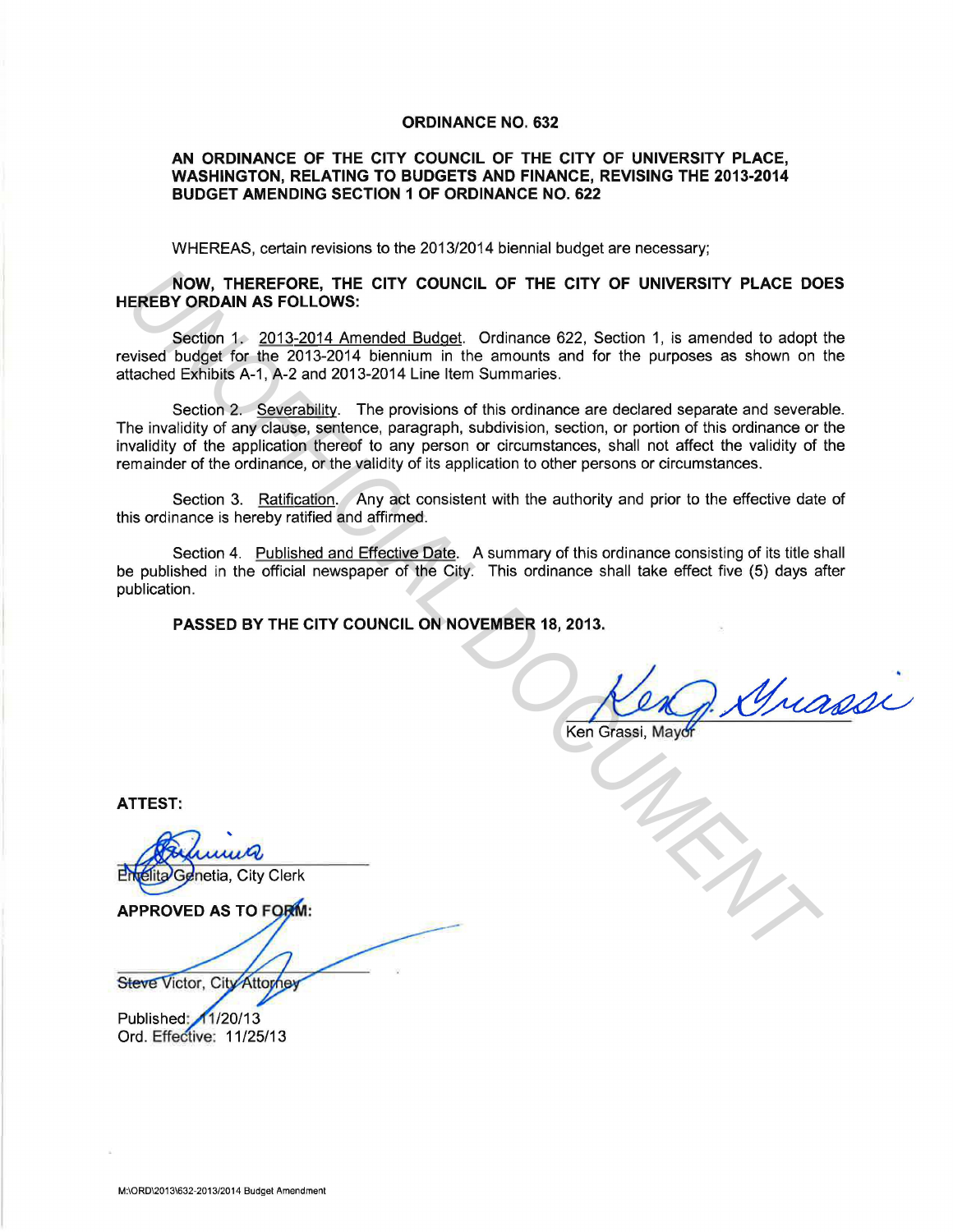# **EXHIBIT A-1 CITY OF UNIVERSITY PLACE 2013 Proposed Amended Budget**

|                         |                                                                   |                | <b>REVENUES</b>          |                |                | <b>EXPENDITURES</b> |                |                |
|-------------------------|-------------------------------------------------------------------|----------------|--------------------------|----------------|----------------|---------------------|----------------|----------------|
|                         |                                                                   |                | & OTHER                  |                |                | & OTHER             |                | <b>ENDING</b>  |
|                         |                                                                   |                | <b>SOURCES</b>           |                |                | <b>USES</b>         |                | <b>BALANCE</b> |
|                         | <b>FUND</b>                                                       | <b>Adopted</b> | <b>Adjust</b>            | <b>Revised</b> | <b>Adopted</b> | <b>Adjust</b>       | <b>Revised</b> | <b>Balance</b> |
| <b>Operating</b>        |                                                                   |                |                          |                |                |                     |                |                |
| General                 |                                                                   |                |                          |                |                |                     |                |                |
| 001                     | General                                                           | 10,300,554     | 30,712                   | 10,331,266     | 8,933,314      | 47,964              | 8,981,278      | 1,349,988      |
|                         | <b>Special Revenue</b>                                            |                |                          |                |                |                     |                |                |
| 101                     | Street                                                            | ,038,005       | (25,000)                 | 1,013,005      | 1,038,005      | (25,000)            | 1,013,005      |                |
| 102                     | <b>Arterial Street</b>                                            | 225,984        |                          | 225,984        | 208,075        |                     | 208,075        | 17,909         |
| 103                     | Real Estate Excise Tax                                            | 674,497        | 96,000                   | 770,497        | 587,190        | 20,000              | 607,190        | 163,307        |
| 104                     | Parks and Recreation                                              | 1,043,707      |                          | 1,043,707      | 1,043,707      |                     | 1,043,707      |                |
| 105                     | <b>Traffic Impact Fees</b>                                        | 822,116        |                          | 822,116        |                |                     |                | 822,116        |
| 106                     | <b>Transportation Benefit District</b>                            |                |                          |                |                |                     |                |                |
| 107                     | <b>Development Services</b>                                       | 1,082,058      | 114,923                  | 1,196,981      | 1,082,058      | 42,035              | 1,124,093      | 72,888         |
| 108                     | <b>LRF</b>                                                        | 3,819,680      | 1,155                    | 3,820,835      | 3,819,680      | 1,155               | 3,820,835      |                |
| 109                     | Police/Public Safety                                              | 4,753,829      |                          | 4,753,829      | 4,443,933      | 17,182              | 4,461,115      | 292,714        |
| 120                     | Path & Trails                                                     | 6,456          |                          | 6,456          | 3,409          |                     | 3,409          | 3,047          |
| 140                     | Surface Water Mgmt                                                | 6,582,076      | 158,308                  | 6,740,384      | 4,126,321      | 137,213             | 4,263,534      | 2,476,850      |
| 188                     | <b>Strategic Reserve</b>                                          | 856,934        |                          | 856,934        |                |                     |                | 856,934        |
|                         | <b>Sub-total Special Revenue</b>                                  | 20,905,342     | 345,386                  | 21,250,728     | 16,352,378     | 192,585             | 16,544,963     | 4,705,765      |
| <b>Debt Service</b>     |                                                                   |                |                          |                |                |                     |                |                |
| 201                     | Debt Service                                                      | 3,654,658      |                          | 3,654,658      | 3,654,658      |                     | 3,654,658      |                |
|                         | <b>Sub-total Debt Service Funds</b>                               | 3,654,658      |                          | 3,654,658      | 3,654,658      |                     | 3,654,658      |                |
|                         | <b>Total Operating</b>                                            | 34,860,554     | 376,098                  | 35,236,652     | 28,940,350     | 240,549             | 29,180,899     | 6,055,753      |
|                         |                                                                   |                |                          |                |                |                     |                |                |
|                         | <b>Capital Improvement</b>                                        |                |                          |                |                |                     |                |                |
| 301                     | Parks CIP                                                         | 485,328        | $\overline{\phantom{a}}$ | 485,328        | 485,328        |                     | 485,328        |                |
| 302                     | Public Works CIP                                                  | 14,464,119     | 1,155                    | 14,465,274     | 14,464,119     | 1,155               | 14,465,274     |                |
| 303                     | <b>Municipal Facilities CIP</b>                                   | 2,737          | $\sim$                   | 2,737          | 2,737          |                     | 2,737          |                |
|                         | <b>Sub-total CIP</b>                                              | 14,952,184     | 1,155                    | 14,953,339     | 14,952,184     | 1,155               | 14,953,339     |                |
| <b>Internal Service</b> |                                                                   |                |                          |                |                |                     |                |                |
| 501                     | Fleet & Equipment                                                 | 762,618        |                          | 762,618        | 760,669        |                     | 760,669        | 1,949          |
| 502                     | Information Technology & Services                                 | 789,060        | 230,380                  | 1,019,440      | 788,323        | 230,380             | 1,018,703      | 737            |
| 506                     | <b>Risk Management</b>                                            | 175,250        | (10,000)                 | 165,250        | 175,250        | (10,000)            | 165,250        |                |
|                         | <b>Sub-total Internal Service</b>                                 | 1,726,928      | 220,380                  | 1,947,308      | 1,724,242      | 220,380             | 1,944,622      | 2,686          |
|                         | <b>Non-Annually Budgeted</b>                                      |                |                          |                |                |                     |                |                |
| 150                     | Donations and Gifts to University Place                           | 63,408         |                          | 63,408         | 63,408         |                     | 63,408         |                |
|                         | <b>Sub-total Non-Annually Budgeted</b>                            | 63,408         |                          | 63,408         | 63,408         |                     | 63,408         |                |
|                         | <b>Total Budget</b>                                               | 51,603,074     | 597,633                  | 52,200,707     | 45,680,184     | 462,084             | 46,142,268     | 6,058,439      |
|                         |                                                                   |                |                          |                |                |                     |                |                |
|                         |                                                                   |                |                          |                |                |                     |                |                |
|                         |                                                                   |                |                          |                |                |                     |                |                |
|                         | M:\ORD\2013\632-Exhibits A1, A2 and 2013-2014 Line Item Summaries |                |                          |                |                |                     |                |                |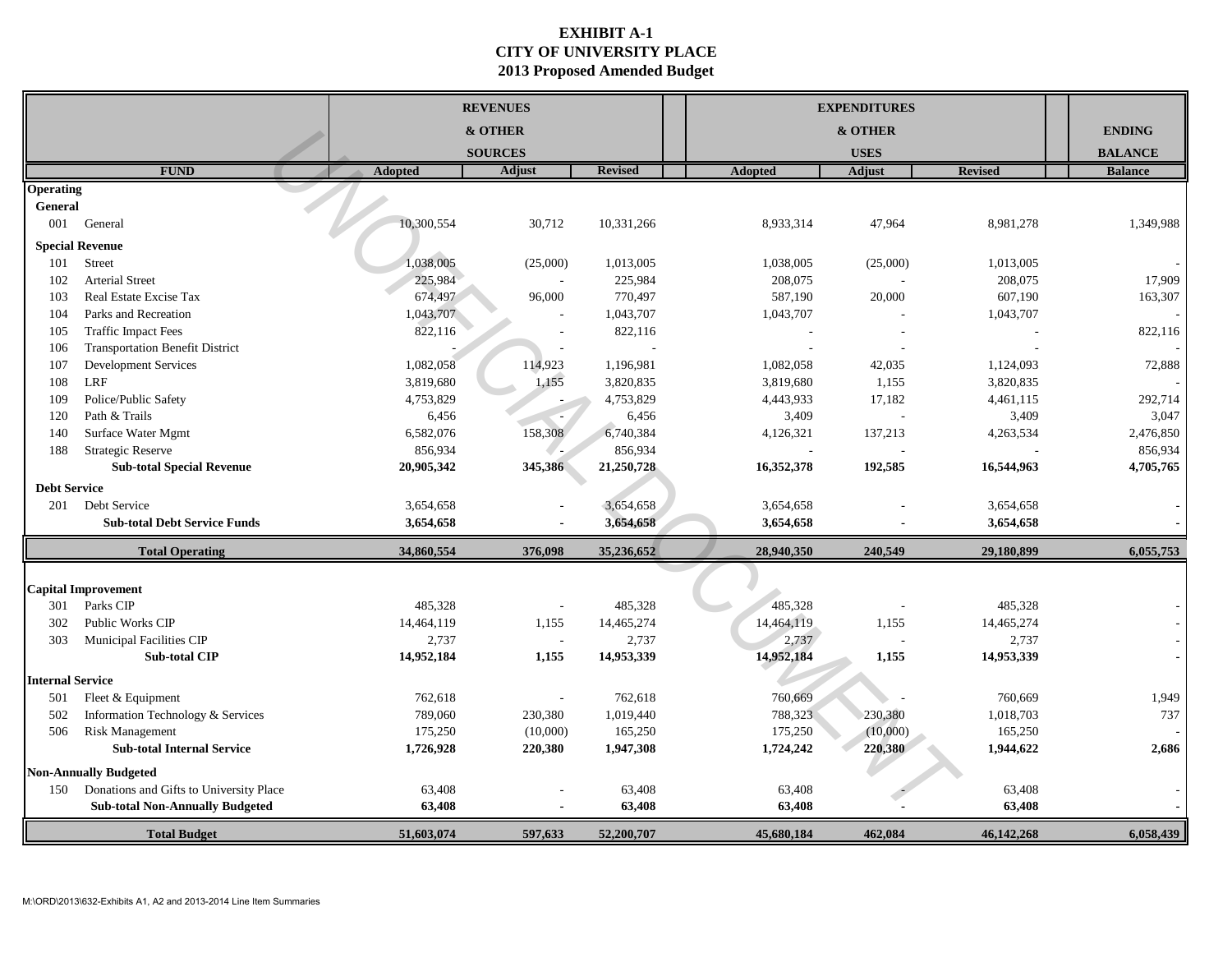# **EXHIBIT A-2 CITY OF UNIVERSITY PLACE 2014 ProposedAmended Budget**

|                         |                                                                   |                      | <b>REVENUES</b> |                |                | <b>EXPENDITURES</b> |                      |                |
|-------------------------|-------------------------------------------------------------------|----------------------|-----------------|----------------|----------------|---------------------|----------------------|----------------|
|                         |                                                                   |                      | & OTHER         |                |                | & OTHER             |                      | <b>ENDING</b>  |
|                         |                                                                   |                      | <b>SOURCES</b>  |                |                | <b>USES</b>         |                      | <b>BALANCE</b> |
|                         | <b>FUND</b>                                                       | <b>Adopted</b>       | Adjust          | <b>Revised</b> | <b>Adopted</b> | <b>Adjust</b>       | <b>Revised</b>       | <b>Balance</b> |
| <b>Operating</b>        |                                                                   |                      |                 |                |                |                     |                      |                |
| General                 |                                                                   |                      |                 |                |                |                     |                      |                |
| 001                     | General                                                           | 9,942,488            | 374,725         | 10,317,213     | 9,026,118      | 104,188             | 9,130,306            | 1,186,907      |
|                         | <b>Special Revenue</b>                                            |                      |                 |                |                |                     |                      |                |
| 101                     | Street                                                            | 1,068,858            |                 | 1,068,858      | 1,068,858      |                     | 1,068,858            |                |
| 102                     | <b>Arterial Street</b><br>Real Estate Excise Tax                  | 225,909              |                 | 225,909        | 217,401        |                     | 217,401              | 8,508          |
| 103<br>104              | Parks and Recreation                                              | 567,307<br>1,037,817 | 156,000         | 723,307        | 477,235        | 40,000              | 517,235<br>1,037,817 | 206,072        |
|                         | <b>Traffic Impact Fees</b>                                        |                      |                 | 1,037,817      | 1,037,817      |                     |                      | 939,428        |
| 105                     |                                                                   | 939,428              |                 | 939,428        |                |                     |                      |                |
| 106                     | <b>Transportation Benefit District</b>                            |                      |                 |                |                |                     |                      |                |
| 107                     | <b>Development Services</b><br><b>LRF</b>                         | 1,053,850            | 72,888          | 1,126,738      | 1,053,850      | 47,998              | 1,101,848            | 24,890         |
| 108                     |                                                                   | 400,000              |                 | 400,000        | 400,000        |                     | 400,000              |                |
| 109                     | Police/Public Safety                                              | 4,867,001            | (17, 182)       | 4,849,819      | 4,522,753      | 80,967              | 4,603,720            | 246,099        |
| 120                     | Path & Trails                                                     | 6,344                |                 | 6,344          | 3,773          |                     | 3,773                | 2,571          |
| 140                     | Surface Water Mgmt                                                | 5,209,835            | 21,095          | 5,230,930      | 2,402,106      | 656,235             | 3,058,341            | 2,172,589      |
| 188                     | <b>Strategic Reserve</b>                                          | 856,934              |                 | 856,934        |                |                     |                      | 856,934        |
|                         | <b>Sub-total Special Revenue</b>                                  | 16,233,283           | 232,801         | 16,466,084     | 11,183,793     | 825,200             | 12,008,993           | 4,457,091      |
| <b>Debt Service</b>     |                                                                   |                      |                 |                |                |                     |                      |                |
|                         | 201 Debt Service                                                  | 4,026,103            |                 | 4,026,103      | 4,026,103      |                     | 4,026,103            |                |
|                         | <b>Sub-total Debt Service Funds</b>                               | 4,026,103            |                 | 4,026,103      | 4,026,103      |                     | 4,026,103            |                |
|                         | <b>Total Operating</b>                                            | 30,201,874           | 607,526         | 30,809,400     | 24,236,014     | 929,388             | 25,165,402           | 5,643,998      |
|                         |                                                                   |                      |                 |                |                |                     |                      |                |
|                         | <b>Capital Improvement</b>                                        |                      |                 |                |                |                     |                      |                |
| 301                     | Parks CIP                                                         | 39,573               |                 | 39,573         | 39,573         |                     | 39,573               |                |
| 302                     | Public Works CIP                                                  | 2,792,470            | 641,235         | 3,433,705      | 2,792,470      | 641,235             | 3,433,705            |                |
| 303                     | Municipal Facilities CIP                                          |                      |                 |                |                |                     |                      |                |
|                         | <b>Sub-total CIP</b>                                              | 2,832,043            | 641,235         | 3,473,278      | 2,832,043      | 641,235             | 3,473,278            |                |
| <b>Internal Service</b> |                                                                   |                      |                 |                |                |                     |                      |                |
| 501                     | Fleet & Equipment                                                 | 254,310              |                 | 254,310        | 252,361        |                     | 252,361              | 1,949          |
| 502                     | Information Technology & Services                                 | 644,670              | 21,450          | 666,120        | 643,933        | 21,450              | 665,383              | 737            |
| 506                     | <b>Risk Management</b>                                            | 173,700              |                 | 173,700        | 173,700        |                     | 173,700              |                |
|                         | <b>Sub-total Internal Service</b>                                 | 1,072,680            | 21,450          | 1,094,130      | 1,069,994      | 21,450              | 1,091,444            | 2,686          |
|                         | <b>Non-Annually Budgeted</b>                                      |                      |                 |                |                |                     |                      |                |
| 150                     | Donations and Gifts to University Place                           |                      |                 |                |                |                     |                      |                |
|                         | <b>Sub-total Non-Annually Budgeted</b>                            |                      |                 |                |                |                     |                      |                |
|                         | <b>Total Budget</b>                                               | 34,106,597           | 1,270,211       | 35,376,808     | 28,138,051     | 1,592,073           | 29,730,124           | 5,646,684      |
|                         |                                                                   |                      |                 |                |                |                     |                      |                |
|                         | M:\ORD\2013\632-Exhibits A1, A2 and 2013-2014 Line Item Summaries |                      |                 |                |                |                     |                      |                |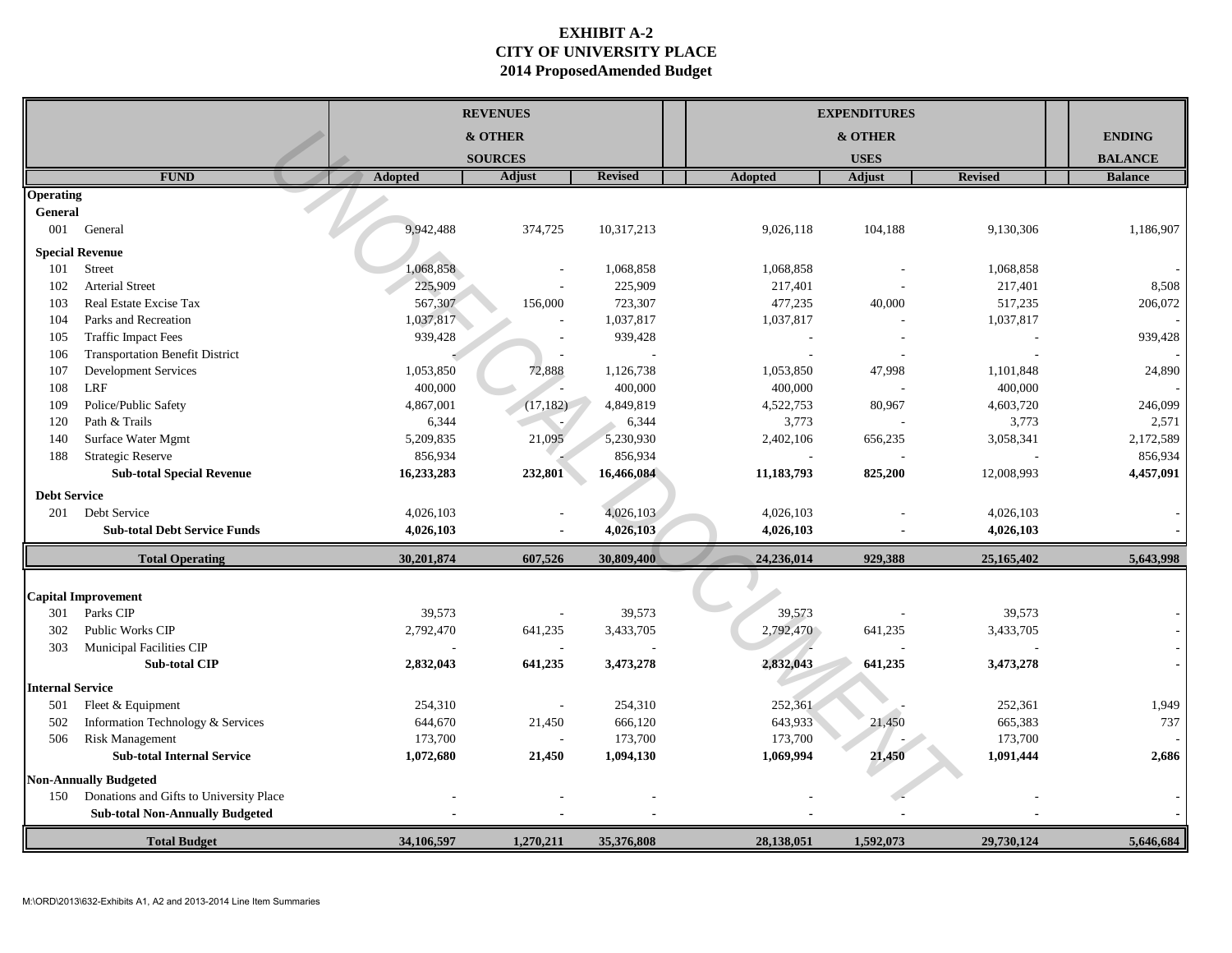| <b>Expenditures &amp; Other Uses - 2013</b>                     | <b>Revenues &amp; Other Sources - 2013</b> |                                                                |               |  |  |
|-----------------------------------------------------------------|--------------------------------------------|----------------------------------------------------------------|---------------|--|--|
| <b>Description</b>                                              | <b>Amount</b>                              | <b>Description</b>                                             | <b>Amount</b> |  |  |
| <b>OPERATING FUNDS</b>                                          |                                            |                                                                |               |  |  |
| <b>General Fund (001)</b>                                       |                                            |                                                                |               |  |  |
| Increase transfer to IT                                         | 71,289                                     | <b>City Assistance</b>                                         | 30,000        |  |  |
| Reduce transfer to Street                                       | (25,000)                                   | Investment Income                                              | 5,000         |  |  |
| Reduce transfer to Risk                                         | (10,000)                                   | Property Management/Library                                    | (4,288)       |  |  |
| Reduce transfer to Debt                                         | (20,000)                                   |                                                                |               |  |  |
| <b>City Manager/Reduce Profesional Services</b>                 | (6, 289)                                   |                                                                |               |  |  |
| Ec. Dev/Reduce Professional Services                            | (10,000)                                   |                                                                |               |  |  |
| Civic Building - Condominium Assoc.costs/M&O                    | 7,120                                      |                                                                |               |  |  |
| <b>Civic Building Replacement Reserves</b>                      | 40,844                                     |                                                                |               |  |  |
|                                                                 |                                            |                                                                |               |  |  |
| <b>Total General Fund Adjustment</b>                            | 47,964                                     | <b>Total General Fund Adjustment</b>                           | \$<br>30,712  |  |  |
|                                                                 |                                            |                                                                |               |  |  |
| <b>Street Fund (101)</b><br><b>Reduce/Professional Services</b> |                                            | Reduce transfer from General Fund                              |               |  |  |
|                                                                 | (25,000)                                   |                                                                | (25,000)      |  |  |
| <b>Total Street Fund Adjustment</b>                             | (25,000)                                   | <b>Total Street Fund Adjustment</b>                            | (25,000)      |  |  |
| <b>Real Estate Excise Tax Fund (103)</b>                        |                                            |                                                                |               |  |  |
| Increase/Transfer to Debt Service                               | 20,000                                     | 1st 1/4% Reet                                                  | 48,000        |  |  |
|                                                                 |                                            | 2nd 1/4% Reet                                                  | 48,000        |  |  |
|                                                                 |                                            |                                                                |               |  |  |
| <b>Total Real Estate Excise Tax Fund Adjustment</b>             | 20,000                                     | <b>Total Real Estate Excise Tax Fund Adjustment</b>            | 96,000<br>S.  |  |  |
|                                                                 |                                            |                                                                |               |  |  |
| <b>Planning and Development Services Fund (107)</b>             |                                            |                                                                |               |  |  |
| <b>Engineering Tech</b>                                         | 16,002                                     | <b>Building Permits</b>                                        | 100,000       |  |  |
| TRANSFER/ITS M&O/Hansen Software                                | 26,033                                     | Transfer from SWM                                              | 14,923        |  |  |
| I Planning and Development Services Fund Adjusti                |                                            | 42,035 Fotal Planning and Development Services Fund Adjusti \$ | 114,923       |  |  |
| <b>LRF (108)</b>                                                |                                            |                                                                |               |  |  |
| Transfer to PW CIP                                              | 1,155                                      | <b>Beginning Fund Balance</b>                                  | 1,155         |  |  |
|                                                                 |                                            |                                                                |               |  |  |
| <b>Total LRF Fund Adjustment</b>                                | 1,155                                      | <b>Total LRF Fund Adjustment</b>                               | 1,155<br>\$   |  |  |
|                                                                 |                                            |                                                                |               |  |  |
|                                                                 |                                            |                                                                |               |  |  |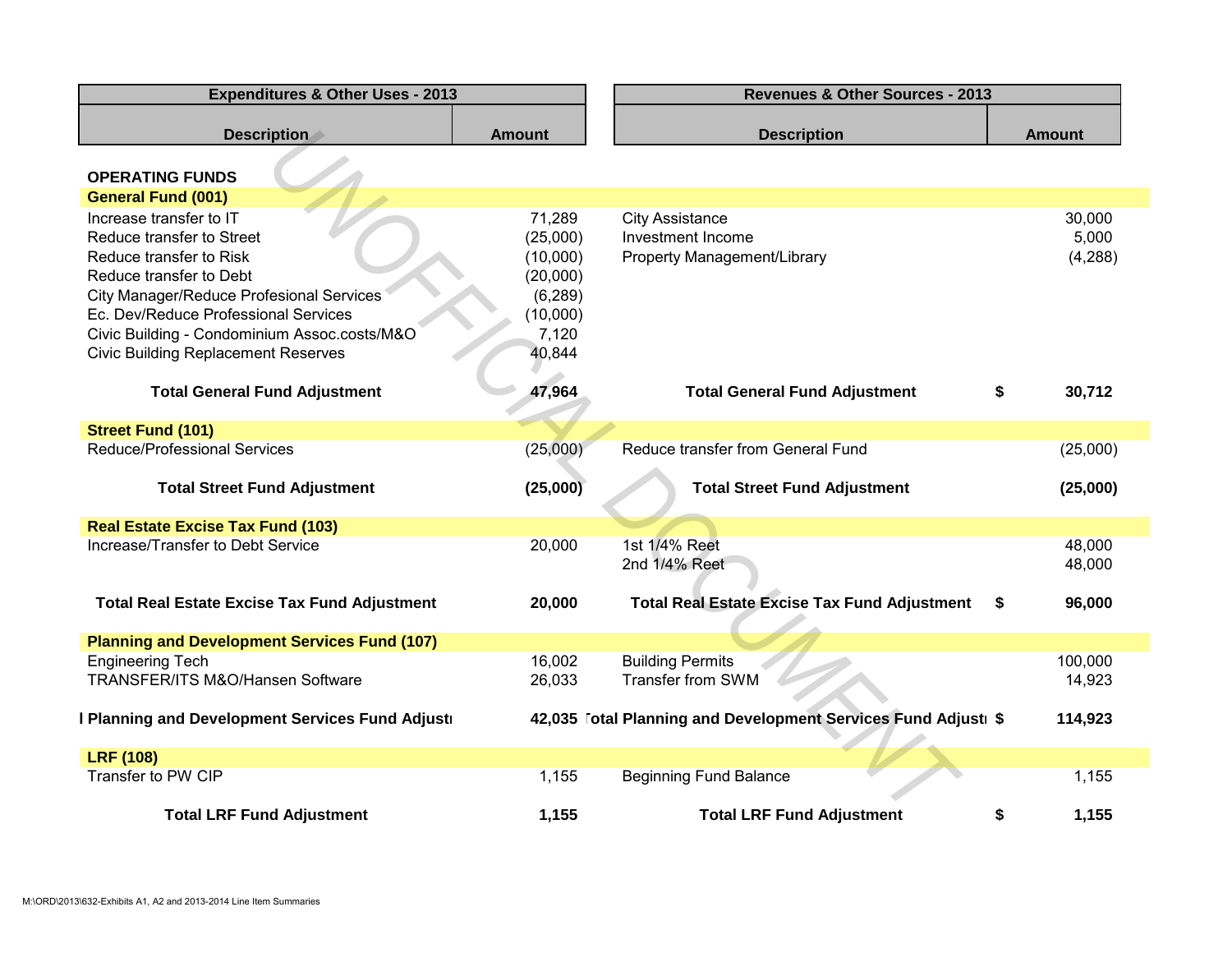| <b>Expenditures &amp; Other Uses - 2013</b>             |               | <b>Revenues &amp; Other Sources - 2013</b>              |                    |
|---------------------------------------------------------|---------------|---------------------------------------------------------|--------------------|
| <b>Description</b>                                      | <b>Amount</b> | <b>Description</b>                                      | <b>Amount</b>      |
| <b>Police &amp; Public Safety (109)</b>                 |               |                                                         |                    |
| Reimburse ITS M&O/JAG Grant                             | 10,768        |                                                         |                    |
| Increase/Jail Costs                                     | 40,000        |                                                         |                    |
| <b>Community Support Officer/Salary</b>                 | 23,914        |                                                         |                    |
| Animal Control Contract w/Pierce County                 | 35,508        |                                                         |                    |
| Salary Savings/Animal Control                           | (87, 173)     |                                                         |                    |
| Salary Savings/Code Enforcement                         | (5,835)       |                                                         |                    |
| <b>Total Police &amp; Public Safety Fund Adjustment</b> | 17,182        | <b>Total Police &amp; Public Safety Fund Adjustment</b> | \$                 |
| <b>Surface Water Management Fund (140)</b>              |               |                                                         |                    |
| ITS M&O/NPDES Grant Related                             | 97,065        | <b>NPDES Grant</b>                                      | 158,308            |
| Transfer to Dev. Services                               | 14,923        |                                                         |                    |
| Transfer to IT                                          | 25,225        |                                                         |                    |
|                                                         |               |                                                         |                    |
| <b>Total SWM Fund Adjustment</b>                        | 137,213       | <b>Total SWM Fund Adjustment</b>                        | \$<br>158,308      |
| <b>Debt Service Fund (201)</b>                          |               |                                                         |                    |
|                                                         |               | Reduce transfer from GF<br>Increase transfer from REET  | (20,000)<br>20,000 |
| <b>Total Debt Service Fund Adjustment</b>               |               | <b>Total Debt Service Fund Adjustment</b>               |                    |
|                                                         |               |                                                         |                    |
| <b>CAPITAL IMPROVEMENT PROJECT (CIP) FUNDS</b>          |               |                                                         |                    |
| <b>Public Works CIP Fund (302)</b><br>LRF Lot 8 Garage  | 50,483        | <b>LRF Project Transfers</b>                            | 1,155              |
| LRF Lot10A Sprinkler/Savings                            | (16, 483)     |                                                         |                    |
| LRF Market Place Ped/Savings                            | (34,000)      |                                                         |                    |
| <b>LRF/Unallocated Projects</b>                         | 1,155         |                                                         |                    |
| NW Cascade/Streetscapes/Final Payment                   | 28,999        |                                                         |                    |
| Jody Miller/CB Final Payment                            | 15,269        |                                                         |                    |
| PW Contingency                                          | (44, 268)     |                                                         |                    |
|                                                         |               |                                                         |                    |
| <b>Total Public Works CIP Fund Adjustment</b>           | 1,155         | <b>Total Public Works CIP Fund Adjustment</b>           | 1,155              |
|                                                         |               |                                                         |                    |
|                                                         |               |                                                         |                    |
|                                                         |               |                                                         |                    |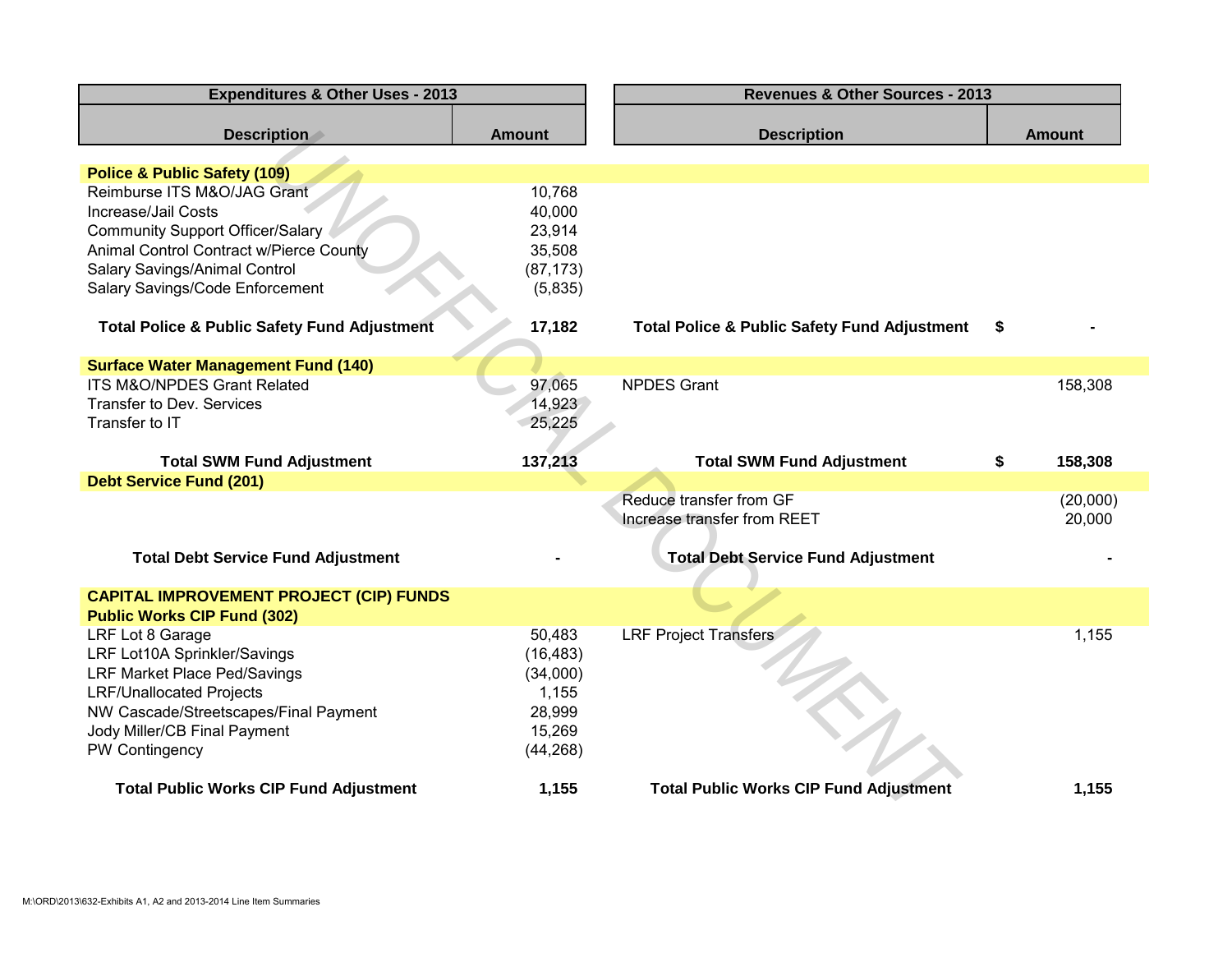| <b>Description</b><br><b>Amount</b>                            |
|----------------------------------------------------------------|
|                                                                |
|                                                                |
| 26,567<br>ITS M&O/NPDES Grant<br>97,065                        |
| ITS M&O/JAG Grant<br>10,768                                    |
| 26,033<br><b>Transfer from Dev Services</b>                    |
| Transfer from SWM<br>25,225                                    |
| 36,300<br>Transfer from GF<br>71,289                           |
| 9,073                                                          |
| 1,695                                                          |
| 26,033                                                         |
| (65,000)                                                       |
| 152,884                                                        |
| 3,000                                                          |
| 5,630                                                          |
| 230,380<br><b>Total ITS Fund Adjustment</b><br>230,380         |
|                                                                |
| (10,000)<br>Reduce/transfer from General Fund<br>(10,000)      |
| (10,000)<br><b>Total Risk Mgmt Fund Adjustment</b><br>(10,000) |
| <b>GRAND TOTAL</b><br>462,084<br>597,633                       |
|                                                                |
| 3,555<br>5,470<br>25,173                                       |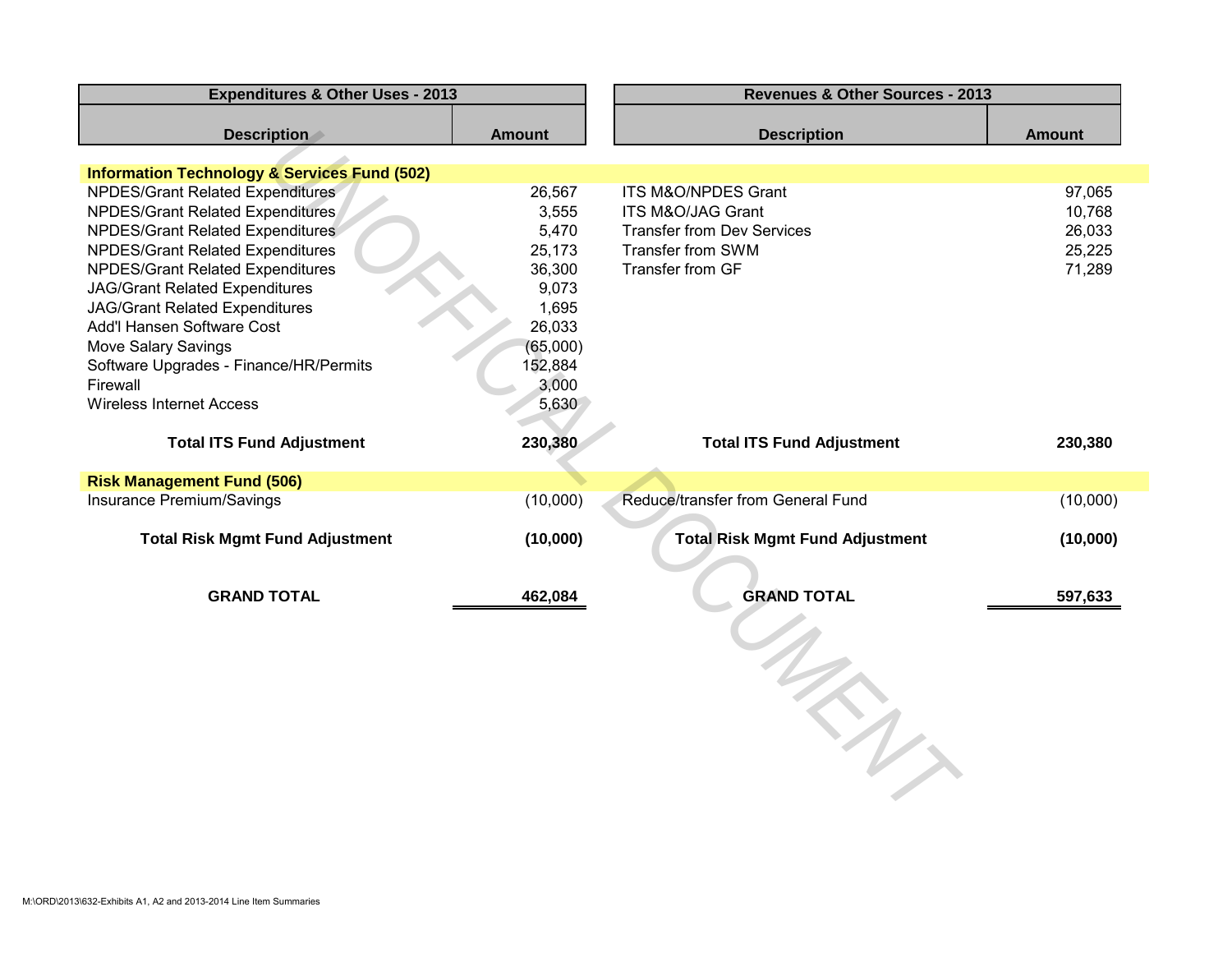| <b>Description</b>                                      | <b>Amount</b> | <b>Description</b>                                  | <b>Amount</b> |
|---------------------------------------------------------|---------------|-----------------------------------------------------|---------------|
|                                                         |               |                                                     |               |
|                                                         |               |                                                     |               |
| <b>OPERATING FUNDS</b>                                  |               |                                                     |               |
| <b>General Fund (001)</b>                               |               |                                                     |               |
|                                                         |               | <b>Beginning Fund Balance</b>                       | (17, 252)     |
| Civic Building - Condominium Assoc.costs/M&O            | 47,844        | Civic Building - Library share                      | (84, 023)     |
| <b>Civic Building Replacement Reserves</b>              | 40,844        | Lot 7 Land Sales                                    | 426,000       |
| Lot 7 Sale/Broker Fee                                   | 21,300        | Phasing Rights/non-refundable                       | 50,000        |
| Increase transfer to IT                                 | 21,450        |                                                     |               |
| Reduce transfer to SWM                                  | (15,000)      |                                                     |               |
| Reduce transfer to Debt Service                         | (40,000)      |                                                     |               |
| <b>Increase Election Costs</b>                          | 27,750        |                                                     |               |
|                                                         |               |                                                     |               |
| <b>Total General Fund Adjustment</b>                    | 104,188       | <b>Total General Fund Adjustment</b><br>S           | 374,725       |
|                                                         |               |                                                     |               |
| <b>Real Estate Excise Tax Fund (103)</b>                |               |                                                     |               |
|                                                         |               | <b>Beginning Fund Balance</b>                       | 76,000        |
| Increase transfer to Debt Service                       | 40,000        | 1st 1/4% Reet                                       | 40,000        |
|                                                         |               | 2nd 1/4% Reet                                       | 40,000        |
|                                                         |               |                                                     |               |
| <b>Total Real Estate Excise Tax Fund Adjustment</b>     |               | 40,000 Total Real Estate Excise Tax Fund Adjustm \$ | 156,000       |
|                                                         |               |                                                     |               |
| <b>Planning and Development Services Fund (107)</b>     |               |                                                     |               |
| Eng Tech/Temporary postion/1 year                       | 47,998        | <b>Beginning Fund Balance</b>                       | 72,888        |
|                                                         |               | Reduce transfer from General Fund                   | (15,000)      |
|                                                         |               | Transfer from SWM                                   | 15,000        |
| I Planning and Development Services Fund Adjusti        |               | 47,998 Planning and Development Services Fund A \$  | 72,888        |
|                                                         |               |                                                     |               |
| <b>Police &amp; Public Safety (109)</b>                 |               |                                                     |               |
| Increase/Jail Costs                                     | 40,000        | <b>Beginning Fund Balance</b>                       | (17, 182)     |
| <b>Community Support Officer/Salary</b>                 | 68,580        |                                                     |               |
| Animal Control Contract w/Pierce County                 | 80,537        |                                                     |               |
| Salary Savings/Animal Control                           | (108, 150)    |                                                     |               |
|                                                         |               |                                                     |               |
| <b>Total Police &amp; Public Safety Fund Adjustment</b> |               | 80,967 Total Police & Public Safety Fund Adjustm \$ | (17, 182)     |
|                                                         |               |                                                     |               |
|                                                         |               |                                                     |               |